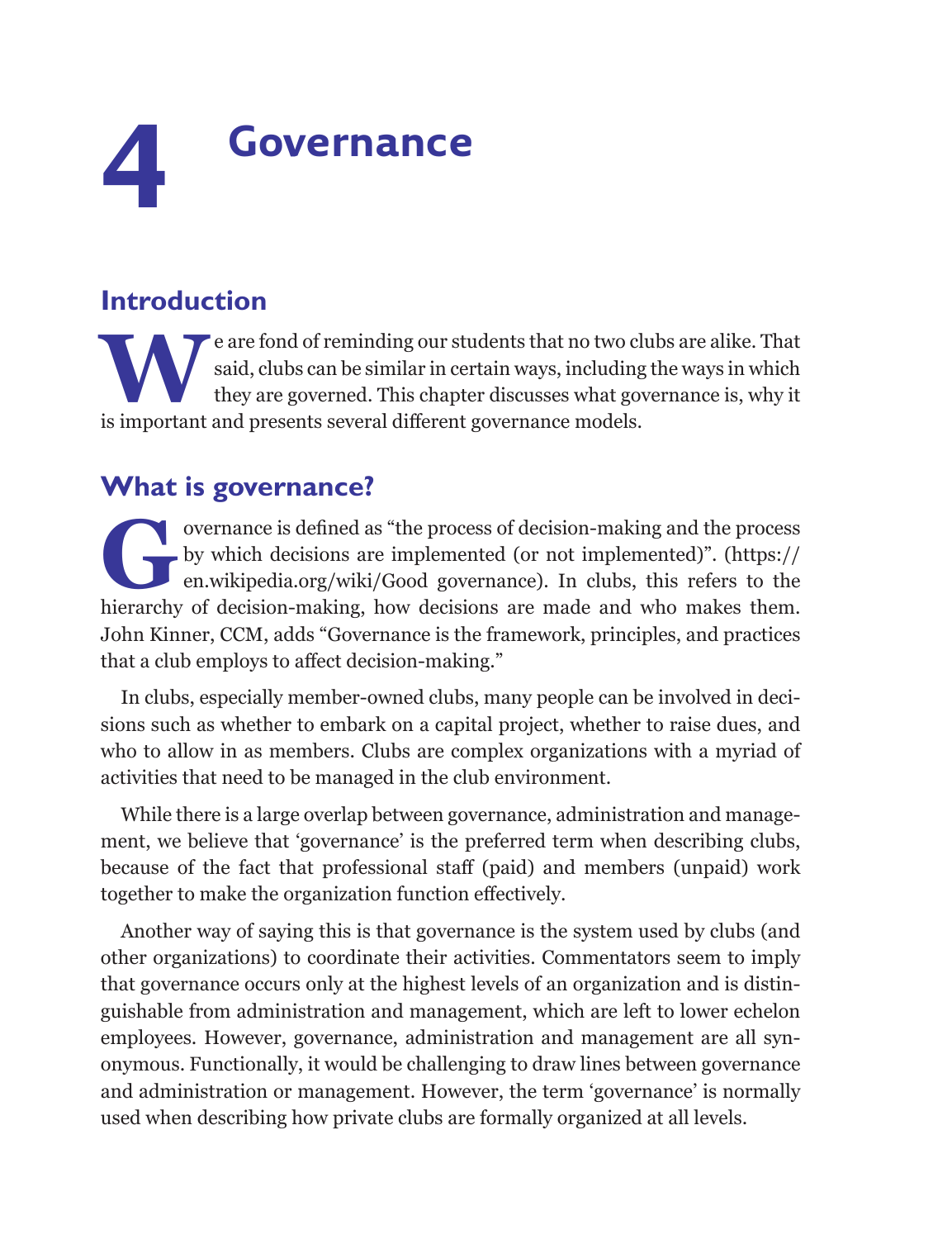The greatest single driver of club governance is ownership. If a club is a memberowned (equity) club, it is usually operated differently than a club (nonequity) that has a profit or ROI (return on investment) motive.

The type of ownership has a direct correlation to how a particular club is governed and the policies that are created. An example would be a club's dining room operating hours. In an equity club, members can decide to operate the dining room for the convenience of the few members on traditionally slow nights and justify the expenses as shared equally by the entire membership. In contrast, in a nonequity club there would be a high likelihood the dining room would be closed during slack periods for economic reasons. Ownership might then advise the membership that dues might have to be raised to cover the unprofitable hours of operation.

Much of the club management literature to date has focused on and spoken to the operation of equity clubs, as equity clubs have dominated the club industry for many years. As clubs have evolved over the years, however, so too has the popularity of nonequity clubs. In fact, some members of nonequity clubs prefer them because, as members, they are devoid of any governance responsibility (such as serving on committees). They pay their dues and go home after their round of golf or dinner with their families.

Nonequity clubs are governed differently largely because they may have a single owner(s), or a corporate owner. There are even equity clubs that are managed by a management company, which would result in yet another governance model. The purpose of this chapter is to give the student an awareness that the club ownership is key to organizing/governing a club.

#### **Why do organizations need governance?**

**O**rganizations have many facets in terms of personnel and activities, too many for any single person to be in all places at all times to ensure that everyone is working towards the same objectives. Governance addresses this problem by establishing a framework in which work can be allocated and coordinated. Furthermore, governance addresses the interaction and division or responsibilities between paid employees and volunteers. This is especially important in equity clubs which depends upon the employees and volunteers (members) working effectively together.

Ray Cronin, of ClubBenchmarking, in an April 7, 2015 presentation to the New Jersey Club Managers Association emphasized the following points about governance: